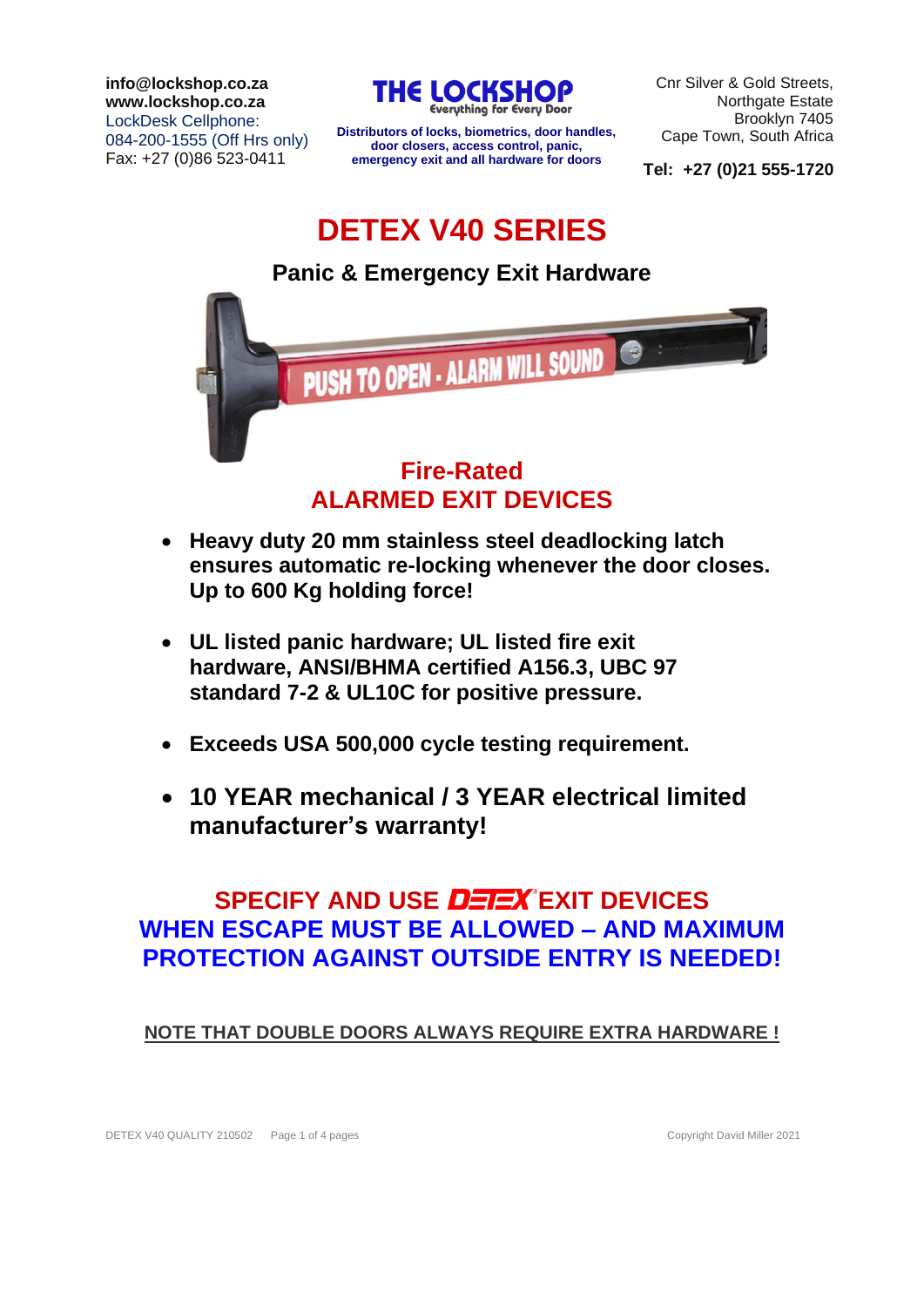# THE LOCKSHO

**Everything for Every Door** 

## **DETEX V40 SERIES**

Abbreviated Technical Information



**DETEX V40 SERIES is the heaviest, best warranted item in it's class, and meets requirements for "escape initiated by body weight" in occupancies where panic hardware is mandatory.**

- Pressure against the heavy-duty panic bar opens the door, allowing escape.
- Escape is always possible regardless of the status of the power, or of the alarm by-pass key.

**DETEX V40** series are supplied standard 865mm long from end-to-end, including the standard striker. Since the door opens OUTWARDS, **all** panic hardware **must pass through the door frame's INSIDE width.** 

**Please supply the door frame measurement from left-to-right, measured on the inside of the frame** (this **frame-to-frame** size is usually SMALLER than the door-size).

The amount that can be cut off a standard **DETEX V40** series unit depends on the model required. Models shown below are the popular ones usually held in stock, in South Africa.

#### **SUMMARY OF FEATURES & MINUMUM FRAME SIZES**

**DETEX V40 with internal alarm, suitable for single leaf applications:**

- **V40 x EI With internal alarm & micro-switches for remote monitoring,** Requires external 12 Volt DC power for the alarm. Minimum **Frame-to-Frame** size required is **790 mm.**
- **V40 X EB Stand-alone model with battery powered alarm**  $\sqrt{\frac{D_{\text{OO}}}{D_{\text{OO}}}$  Door opens OUTWARDS Minimum **Frame-to-Frame** size required is **810 mm.**
- **V40 x EB x W Rugged weatherised, alarmed version designed for outdoor use.** US Mil Spec for salt fog & **DOOR** with **DETEX V40** fitted on the inside driving rain.



וטאַ Minimum **Frame-to-Frame** size required: **810 mm. …...Frame-to-Frame Size… V40 x EE Delayed exit models (15 secs) with full monitoring and bypass facilities.** Requires 24 Volt DC to power

> the alarm and the delay facilities. Minimum **Frame-to-Frame** size required is **860mm**

**The Following DETEX V40 models are NOT alarmed:**

- **V4001 x ER Electrically retractable latch - needs 24 Volt DC for entry, and no power to exit. NO alarm. Monitoring is an optional extra. For monitored version specify V4001 x ER x EX` Suitable for access control** applications where statutory escape is always required from inside. Minimum **Frame-to-Frame** size required is **860 mm.**
- **V40 Heavy-duty touch-bar panic device – mechanical only NO alarm or monitoring facilities.** Minimum **Frame-to-Frame** size required is **710 mm.**

We will be happy to cut units down to suit your frame-size, where possible, at no extra charge. Where door frame-sizes are too small for **DETEX V40** – we can offer other solutions.

### **NOTE: Double doors always require extra hardware.**

#### **Please ask for additional detailed information on any of the above.**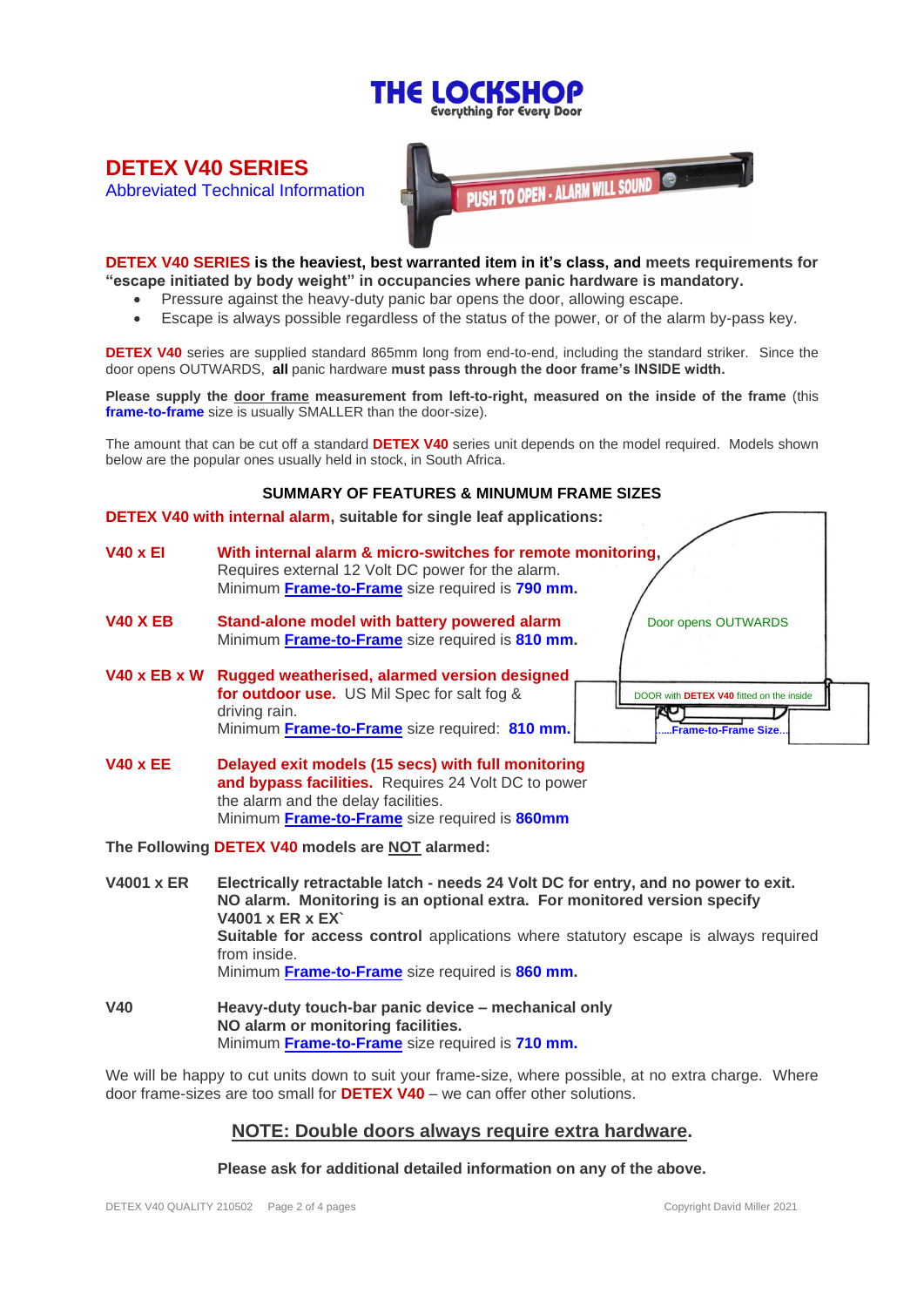

**ALARMED EXIT DEVICES FOR DOUBLE DOORS: PREFERRED SOLUTION**

1. **TOUCH BAR WITH VERTICAL RODS TO THE FIXED LEAF**

## 2. DETEX<sup>°</sup>V40 SERIES ALARMED EXIT DEVICE TO THE MOVING LEAF



- **PUSHING EITHER BAR WILL ALLOW BOTH DOORS TO OPEN**, and will also trigger the 95dB **DETEX** alarm - meeting the statutory requirements for an outward opening, hinged, double fire escape door
- **ESCAPE IS ALWAYS POSSIBLE** regardless of the armed/disarmed status of the alarm, or the status of the power, cabling or electronics.

Either of the devices illustrated above can be used on its own, on a single door.

**DOUBLE DOORS REQUIRE ALL THREE ITEMS (1, 2 AND 3) AS SHOWN ABOVE**

**Please supply the door frame measurements when asking for assistance.** 'Normal doors' or 'standard size' will not enable us to determine whether doors are wide enough for DETEX V40